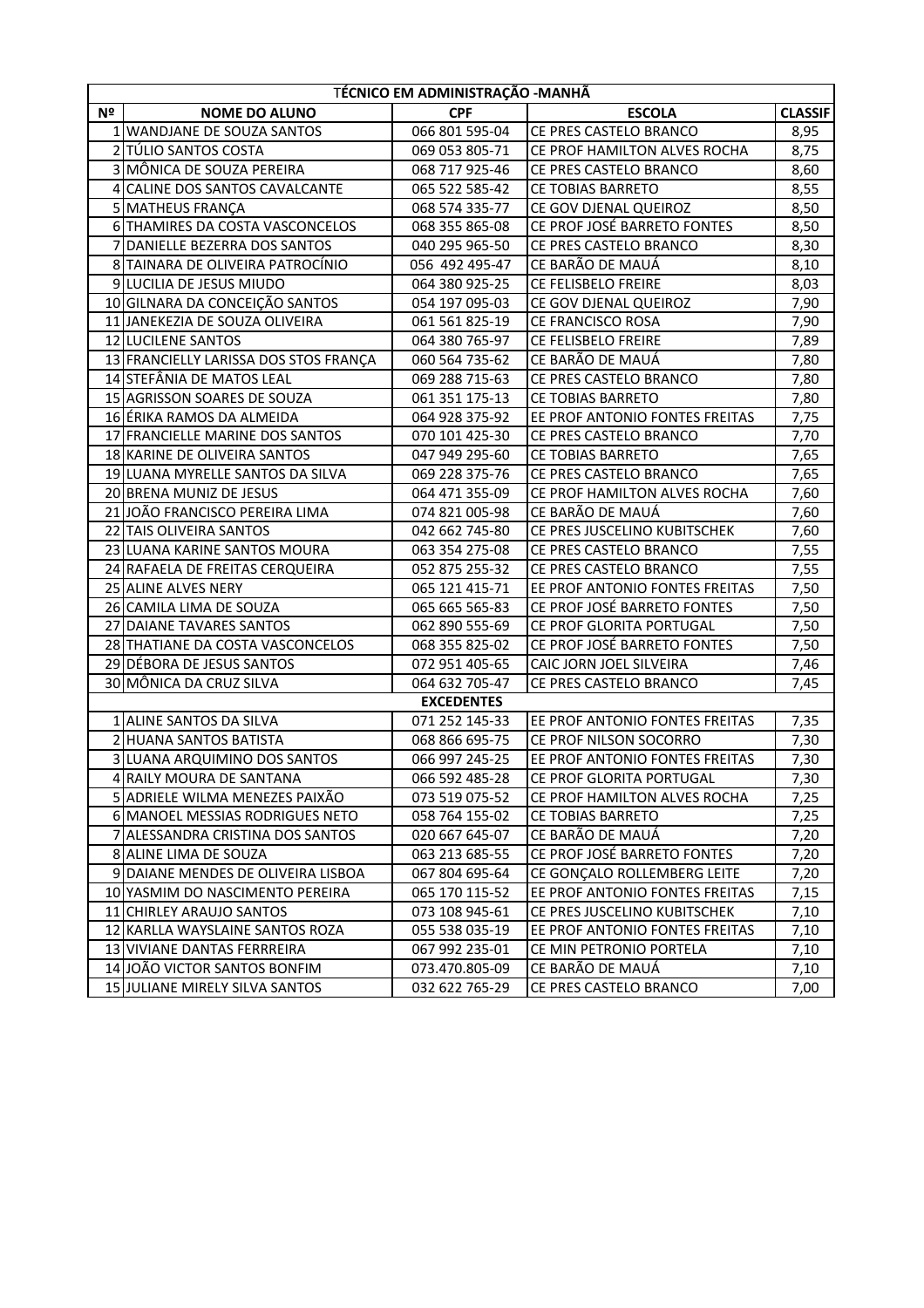|    | TÉCNICO EM ADMINISTRAÇÃO - TARDE        |                   |                                |                |  |
|----|-----------------------------------------|-------------------|--------------------------------|----------------|--|
| Nº | <b>NOME DO ALUNO</b>                    | <b>CPF</b>        | <b>ESCOLA</b>                  | <b>CLASSIF</b> |  |
|    | 1 NATHÁLIA THAYSNARA TATAJUBA PIMENTEL  | 073 160 875-52    | CE GOV DJENAL QUEIROZ          | 9,00           |  |
|    | 2 SARA NUNES DOS SANTOS                 | 067 978 345-89    | CE PROF HAMILTON ALVES ROCHA   | 8,80           |  |
|    | 3 JEFERSON ALVES RODRIGUES              | 061 557 995-71    | CE PRES CASTELO CRANCO         | 8,75           |  |
|    | 4 NATALINE DOS SANTOS                   | 072 093 705-10    | CE PRES EMILIO G. MÉDICI       | 8,75           |  |
|    | 5 THAMIRES DA COSTA VASCONCELOS         | 068 355 865-08    | CE JOSÉ BARRETO FONTES         | 8,50           |  |
|    | 6 ANNE CAROLAINE DE J. TELES COSTA MELO | 060 422 555-50    | CE GOV DJENAL QUEIROZ          | 8,40           |  |
|    | 7 ANA CRISTINA RODRIGUES FRANCO         | 058 915 855-45    | CE FRANCISCO ROSA              | 8,30           |  |
|    | 8 SKARLAT LAIS DA SILVA SANTOS          | 049 007 175-92    | CE PRES EMILIO G. MÉDICI       | 8,25           |  |
|    | 9 ANIELE FRANCISCA DOS SANTOS           | 068 322 255-47    | CE PRES EMILIO G. MÉDICI       | 8,10           |  |
|    | 10 LARISSA KARINE MENDES SANTOS         | 062 678 915-00    | CE PRES EMILIO G. MÉDICI       | 8,05           |  |
|    | 11 SAMARA ARIANE DOS SANTOS MUNIZ       | 064 676 645-74    | CE BARÃO DE MAUÁ               | 7,80           |  |
|    | 12 THALYTA EVARISTA N. REZENDE          | 018 954 395-74    | CE PRES. COSTA E SILVA         | 7,80           |  |
|    | 13 ALESSANDRA DA SILVA VIEIRA           | 063 724 595-40    | EE PROF ANTONIO FONTES FREITAS | 7,60           |  |
|    | 14 CAMILA LIMA DE SOUZA                 | 065 665 565-83    | CE PROF JOSÉ BARRETO FONTES    | 7,50           |  |
|    | 15 ELAINE OLIVEIRA BITTENCOURT          | 838 252 155-04    | CE GOV DJENAL QUEIROZ          | 7,50           |  |
|    | 16 FABIANA DE JESUS TAVARES             | 067 611 575-60    | <b>CE FRANCISCO ROSA</b>       | 7,50           |  |
|    | 17 MATHEUS DA SILVA SANTOS              | 060 099 655-78    | CE BARÃO DE MAUÁ               | 7,50           |  |
|    | 18 MARCELA MENEZES SANTOS               | 034 762 455-35    | CE PRES EMILIO G. MÉDICI       | 7,45           |  |
|    | 19 GENIVAL GONÇALVES JUNIOR             | 030 478 645-43    | CE GOV DJENAL QUEIROZ          | 7,30           |  |
|    | 20 ALANA TAYNÁ DE J. LIVRAMENTO         | 059 737 265-92    | CE PRES CASTELO BRANCO         | 7,25           |  |
|    | 21 MICHAEL GABRIEL DE LOURDES           | 067 749 935-32    | CE GOV DJENAL QUEIROZ          | 7,25           |  |
|    | 22 YGOR FEITOSA SOUSA                   | 067 898 255-41    | CE PROF HAMILTON ALVES ROCHA   | 7,25           |  |
|    | 23 SIARA DA COSTA DIAS                  | 062 205 005-20    | CE BARÃO DE MAUÁ               | 7,20           |  |
|    | 24 ALINE LIMA DE SOUZA                  | 063 213 685-55    | CE JOSÉ BARRETO FONTES         | 7,20           |  |
|    | 25 AMANDA MATOS DE SOUZA                | 060 528 115-79    | CE BARÃO DE MAUÁ               | 7,20           |  |
|    | 26 DAIANE MENDES DE OLIVEIRA LISBOA     | 067 804 695-64    | CE GONÇALO ROLLEMBERG LEITE    | 7,20           |  |
|    | 27 VANESSA SANTOS DOS SANTOS            | 036 071 265-77    | CE BARÃO DE MAUÁ               | 7,20           |  |
|    | 28 FERNANDA CAROLAYNE SANTOS GOMES      | 069 756 335-92    | CE PRES CASTELO CRANCO         | 7,15           |  |
|    | 29 BRENDA THAYNA STOS DE OLIVEIRA       | 064 414 455-65    | CE PRES EMILIO G. MÉDICI       | 7,15           |  |
|    | 30 MARCOS SANTOS COUTO                  | 013 606 665-83    | CE PROF HAMILTON ALVES ROCHA   | 7,15           |  |
|    |                                         | <b>EXCEDENTES</b> |                                |                |  |
|    | 1 MARIA NILZA V. B. NETA                | 071 931 395-33    | CE GOV DJENAL QUEIROZ          | 7,10           |  |
|    | 2 PALOMA LETICE GOMES DA SILVA ANDRADE  | 051 593 144-66    | CE PROF NILSON SOCORRO         | 7,10           |  |
|    | 3 TALITA OLIVEIRA SANTOS                | 042 662 735-09    | CE JUSCELINO KUBITSCHEK        | 7,10           |  |
|    | 4 CARLOS LUCAS DOS SANTOS               | 048 827 405-24    | CE GOV DJENAL QUEIROZ          | 7,00           |  |
|    | 5 LETÍCIA SOUZA SANTANA                 | 068 935 085-65    | CE PROF HAMILTON ALVES ROCHA   | 7,00           |  |
|    | 6 MILENA MARIA FONTES DE MENEZES        | 071 298 145-43    | CE GOV DJENAL QUEIROZ          | 7,00           |  |
|    | 7 TAINAH ALMEIDA GARCIA                 | 067 853 695-33    | CE BARÃO DE MAUÁ               | 7,00           |  |
|    | 8 REJANE MARIA GOMES DA PAIXÃO          | 070 534 855-52    | CE PRES CASTELO CRANCO         | 6,95           |  |
|    | 9 DAMIANA DE JESUS SILVA                | 072 033 435-70    | EE PROF ANTONIO FONTES FREITAS | 6,94           |  |
|    | 10 VICTÓRIA HELLEN DIAS FARIAS          | 057 880 755-64    | CE GOV DJENAL QUEIROZ          | 6,90           |  |
|    | 11 GRAZIELA OLIVEIRA STOS DO NASCIMENTO | 063 778 475-80    | CE FRANCISCO ROSA              | 6,80           |  |
|    | 12 LUDMILLA DA SILVA BISPO              | 064 836 385-66    | CE PRES CASTELO CRANCO         | 6,80           |  |
|    | 13 THÂMARA RAQUEL SILVA SANTOS          | 063 887 535-82    | <b>CE FRANCISCO ROSA</b>       | 6,80           |  |
|    | 14 MANUELA TAMYRES DE ANDRADE SANTANA   | 027 947 015-09    | CE TOBIAS BARRETO              | 6,75           |  |
|    | 15 ALISSON SANTOS DOS ANJOS             | 069 181 305-10    | CE BARÃO DE MAUÁ               | 6,70           |  |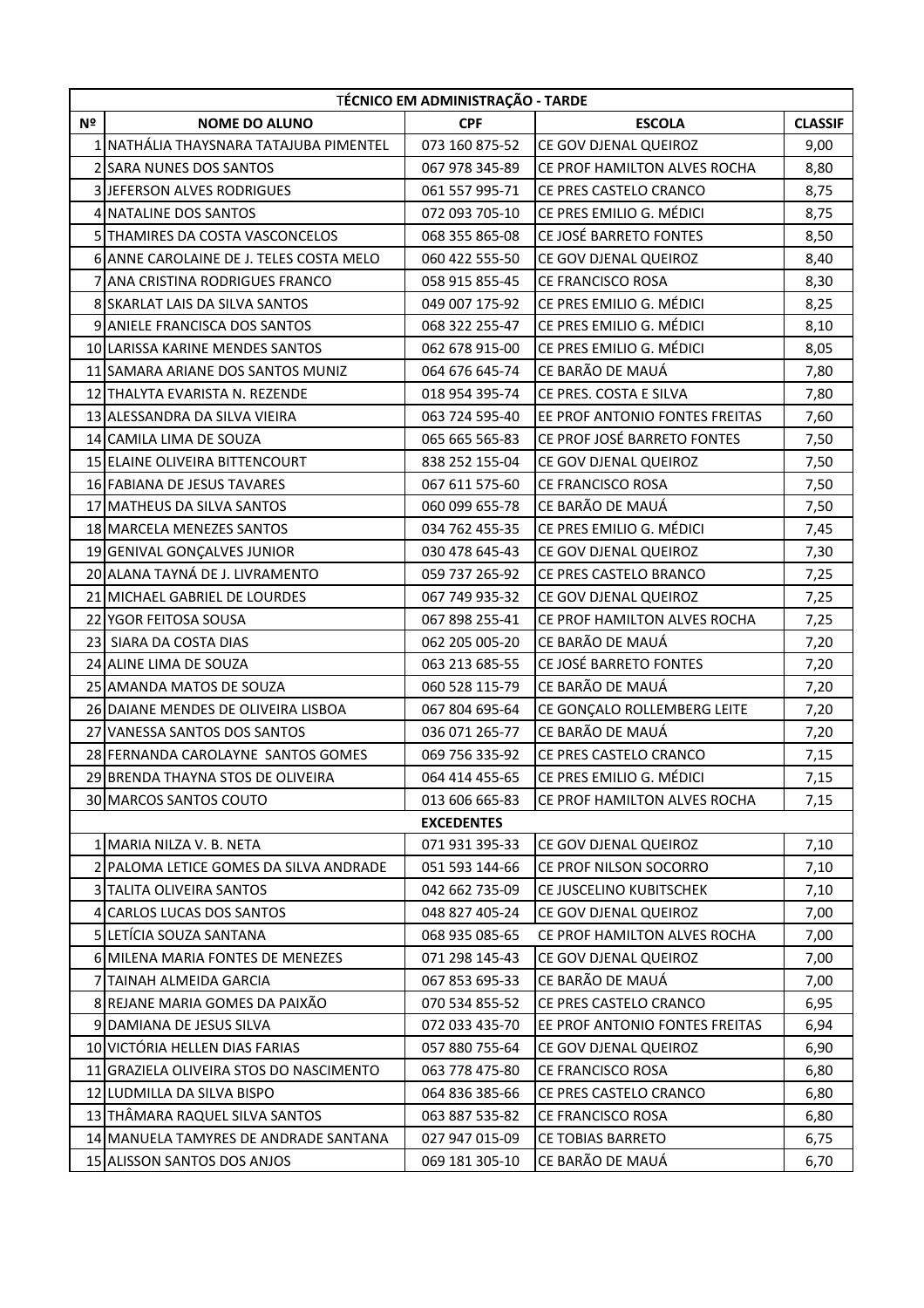|                | <b>TÉCNICO EM PETRÓLEO E GÁS -TARDE</b> |                   |                             |                |  |
|----------------|-----------------------------------------|-------------------|-----------------------------|----------------|--|
| Nº             | <b>NOME DO ALUNO</b>                    | <b>CPF</b>        | <b>ESCOLA</b>               | <b>CLASSIF</b> |  |
| $\mathbf{1}$   | BRUNA NAYANE DE JESUS SANTOS            | 063 020 625-27    | CE GOV DJENAL QUEIROZ       | 9,30           |  |
| 2              | MIRIAN SANTOS DOS ANJOS                 | 072 449 565-76    | CE PROF JOSÉ BARRETO FONTES | 9,25           |  |
| 3              | ELEN DE OLIEVIARA SANTOS                | 060 331 255-17    | CE GONÇALO R. LEITE         | 9,15           |  |
| 4              | JÚLIA BOTTI RODRIGUES FERNANDES         | 148 010 907-02    | CE PRES CASTELO BRANCO      | 9,10           |  |
| 5              | LILIAN DE OLIVEIRA SANTOS               | 060 331 245-45    | CE GONÇALO R. LEITE         | 9,05           |  |
| 6              | FLÁVIA LUIZA DE JESUS SANTOS            | 068 968 865-28    | CE PROF JOSÉ BARRETO FONTES | 8,85           |  |
| 7              | CLEIA RODRIGUES DA SILVA MACEDO         | 062 592 815-60    | CE PRES EMILIO G. MÉDICI    | 8,70           |  |
| 8              | ANDRY MAICHELY ALMEIDA SANTOS           | 062 575 435-25    | CE PRES EMILIO G. MÉDICI    | 8,45           |  |
| 9              | CARLA SUELEN DOS ANJOS SANTANA          | 472 718 175-49    | EE JOSÉ BARRETO FONTES      | 8,34           |  |
| 10             | <b>IGOR RAFAEL VIEIRA DOS SANTOS</b>    | 035 954 975-62    | CE PRES EMILIO G. MÉDICI    | 8,20           |  |
| 11             | MESAQUE ANDRADE DAS NEVES               | 064.152.165-03    | C.E. BARÃO DE MAUÁ          | 8,10           |  |
| 12             | KAROLLINE FONTES DE BRITO               | 068.817.015-35    | C.E. BARÃO DE MAUÁ          | 7,90           |  |
| 13             | RAFAELA DOS SANTOS BATISTA              | 056 787 775-21    | CE PROF HAMILTON LVES ROCHA | 7,9            |  |
| 14             | DINAH DE JESUS CARDOSO                  | 058 874 845-51    | CE FRANCISCO ROSA           | 7,75           |  |
| 15             | <b>ADRIEL ALVES SANTOS</b>              | 071.639.965-27    | C.E. P. EMÍLIO G. MÉDICI    | 7,70           |  |
| 16             | ANA BEATRIZ SANTOS LEITE                | 056.133.095-66    | C.E. BARÃO DE MAUÁ          | 7,70           |  |
| 17             | <b>ÍTALO COSTA CELESTINO</b>            | 070 603 825-85    | CE PROF ARÍCIO FORTES       | 7,65           |  |
| 18             | LAÍS THAINÁ DOS SANTOS                  | 063 561 635-18    | CE PROF GLORITA PORTUGAL    | 7,65           |  |
| 19             | <b>CAROS EDUARDO DOS SANTOS</b>         | 071.460.325-23    | C.E. P. EMÍLIO G. MÉDICI    | 7,60           |  |
| 20             | LAYANE VIEIRA DOS SANTOS                | 062 268 525-26    | CE PRES EMILIO G. MÉDICI    | 7,60           |  |
|                |                                         | <b>EXCEDENTES</b> |                             |                |  |
| 1              | RAFAEL DO NASCIMENTO ROSA               | 052 297 485-67    | CE PRES CASTELO BRANCO      | 7,55           |  |
| $\overline{2}$ | ERICLES ANDRÉ PEREIRA DOS SANTOS        | 064 301 385-77    | CE DOM LUCIANO J. C. DUARTE | 7,50           |  |
| 3              | THATIANE DA COSTA VASCONCELOS           | 068 355 825-02    | CE PROF JOSÉ BARRETO FONTES | 7,50           |  |
| 4              | CARLOS HENRIQUE SANTOS SILVA            | 068 795 915-23    | CE DOM LUCIANO J. C. DUARTE | 7,35           |  |
| 5              | <b>BRUNO NUNES DOS SANTOS</b>           | 064 640 945-05    | CE PRES CASTELO BRANCO      | 7,30           |  |
| 6              | <b>TATIANE SOUZA SANTOS</b>             | 061 921 355-89    | CE PROF GLORITA PORTUGAL    | 7,30           |  |
| $\overline{7}$ | DANIEL BAPTISTA SILVA DE JESUS          | 064 196 725-03    | CE GOV DJENAL QUEIROZ       | 7,20           |  |
| 8              | EVICLÉA ALVES GUIMARÃES                 | 069 727 475-62    | CE PROF HAMILTON LVES ROCHA | 7,20           |  |
| 9              | INGRID LARISSA DA SILVA SANTOS          | 064 747 095-02    | CE GOV DJENAL QUEIROZ       | 7,00           |  |
| 10             | SAMANTHA GLEIDE DOS SANTOS              | 065 816 405-81    | CE GOV DJENAL QUEIROZ       | 7,00           |  |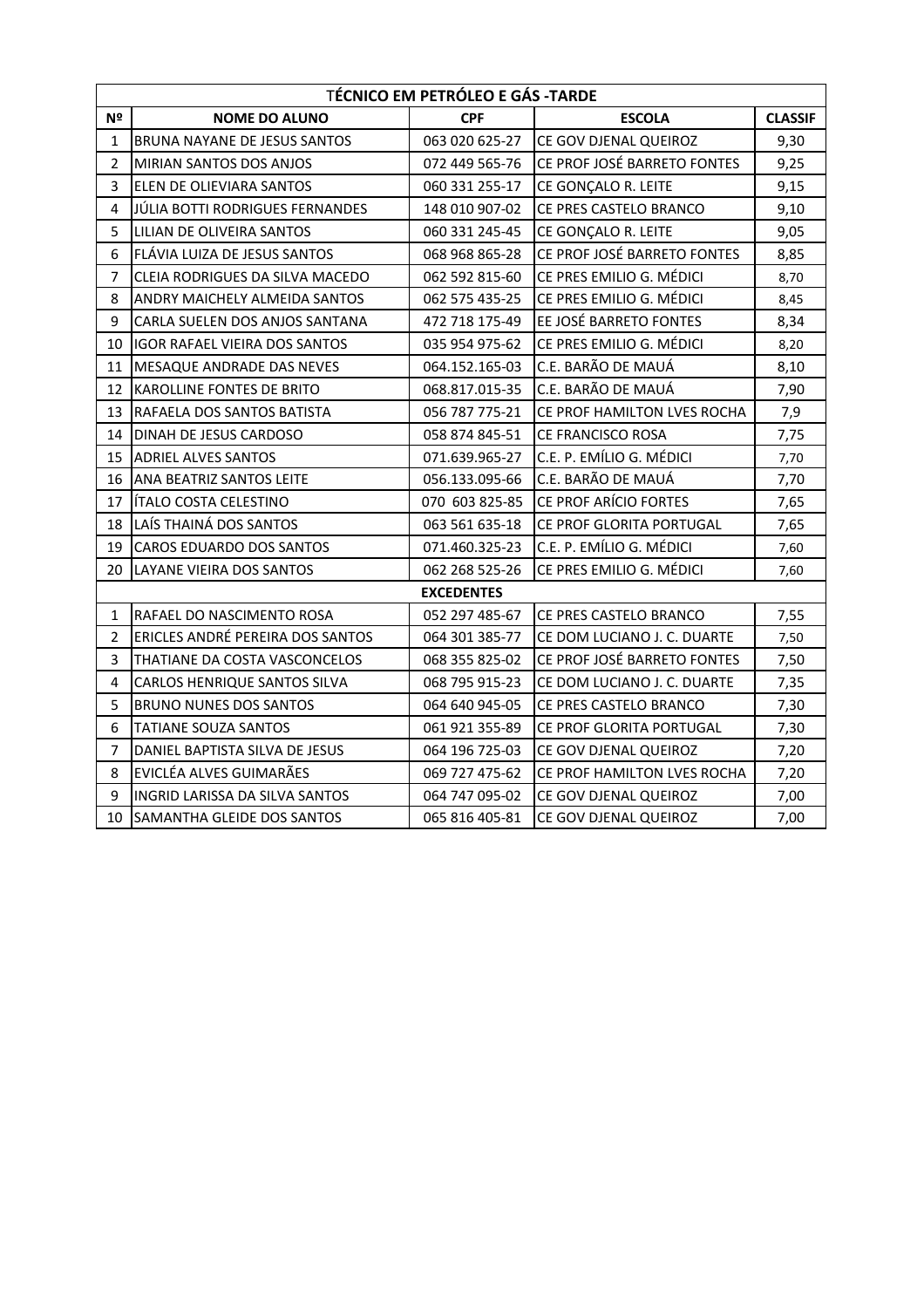|    | TÉCNICO EM PETRÓLEO E GÁS - MANHÃ     |                   |                                 |                |  |
|----|---------------------------------------|-------------------|---------------------------------|----------------|--|
| Nº | <b>NOME DO ALUNO</b>                  | <b>CPF</b>        | <b>ESCOLA</b>                   | <b>CLASSIF</b> |  |
|    | 1 CAMILA TORRES SANTOS                | 067 940 475-94    | CE FRANCISCO ROSA               | 8,80           |  |
|    | 2 EUGENIO MOTA SILVA                  | 073 824 705-71    | CE PROF H. ALVES ROCHA          | 8,60           |  |
|    | 3 MATEUS HENRIQUE DA SILVA MORAES     | 065 419 605-26    | CE BARÃO DE MAUÁ                | 8,20           |  |
|    | 4 PHAMIRIS ALLÉXIA DA SILVA LIMA      | 070 055 175-12    | CE PROF H. ALVES ROCHA          | 7,90           |  |
|    | 5 KÁSSIA HELLEN TELES DA PAIXÃO       | 067 296 345-02    | CE PROF ANTONIO F. FREITAS      | 7,80           |  |
|    | 6 CHRISTIANE VITÓRIA DE M.MENEZES     | 044 201 165-28    | CE PRES CASTELO BRANCO          | 7,60           |  |
|    | 7 ALEXANDRE MELO DA SILVA CRUZ        | 069 252 545-98    | CE PROF H. ALVES ROCHA          | 7,50           |  |
|    | 8 MATHEUS BAPTISTA DOS SANTOS         | 050 622 795-26    | <b>CE PROF GLORITA PORTUGAL</b> | 7,30           |  |
|    | 9 LEILANE COSTA SANTOS                | 055 345 725-07    | CE PROF NILSON SOCORRO          | 7,30           |  |
|    | 10 DAMARA SANTANA DE AQUINO           | 068 645 045-06    | CE BARÃO DE MAUÁ                | 7,20           |  |
|    | 11 VIVIANE SOUZA DOS SANTOS           | 064 804 605-30    | CE BARÃO DE MAUÁ                | 7,20           |  |
|    | 12 RODRIGO PEREIRA DA COSTA           | 069 769 185-31    | CE PROF H. ALVES ROCHA          | 7,15           |  |
|    | 13 YURI MATHEUS SILVA SANTANA         | 061 164 355-30    | CE TOBIAS BARRETO               | 7,00           |  |
|    | 14 ERICA ALMEIDA DOS SANTOS           | 064 725 155-81    | <b>CE PROF GLORITA PORTUGAL</b> | 7,00           |  |
|    | 15 THAYNÁ SILVA DOS SANTOS            | 059 739 985-92    | CE PRES CASTELO BRANCO          | 6,90           |  |
|    | 16 JANAÍNA BIANCA DOS STOS NASCIMENTO | 054 271 995-94    | CE PRES CASTELO BRANCO          | 6,85           |  |
|    | 17 YGOR CHAVIER DOS ANTOS             | 072 507 085 46    | CE BARÃO DE MAUÁ                | 6,85           |  |
|    | 18 FERNANDA SILVA DE OLIVEIRA         | 064 687 885-95    | CE PROF H. ALVES ROCHA          | 6,80           |  |
|    | 19 JESSICA RIBEIRO DOS SANTOS         | 046 503 185-48    | CE BARÃO DE MAUÁ                | 6,70           |  |
|    | 20 RAMON ANDRADE SOUZA                | 057 967 475-41    | CE BARÃO DE MAUÁ                | 6,70           |  |
|    |                                       | <b>EXCEDENTES</b> |                                 |                |  |
|    | JÉSSICA KAROLAYNE JESUS CONCEIÇÃO     | 045 057 855-05    | <b>CE PROF GLORITA PORTUGAL</b> | 6,70           |  |
|    | 2 BIANCA NASCIMENTO OLIVEIRA          | 067 032 355-11    | CE FRANCISCO ROSA               | 6,60           |  |
|    | 3 LENILSON ASSIS DOS SANTOS           | 069 727 665-16    | CE LEONOR TELLES DE MENEZES     | 6,50           |  |
|    | 4 ANDRÉ CORDEIRO ANDRADE              | 064 527 805-06    | CE PROF GLORITA PORTUGAL        | 6,50           |  |
|    | 5 EDILAINE SANTOS MATOS               | 063 303 235-26    | CE DOM LUCIANO                  | 6,40           |  |
|    | 6 Mª DA CONCEIÇÃO G. MORAES           | 073 112 315-82    | CE PROF GLORITA PORTUGAL        | 6,40           |  |
|    | 7 JAKELINE ALVES DA SILVA             | NÃO INFORMADO     | CE PROF ANTONIO F. FREITAS      | 6,40           |  |
|    | 8 JOSÉ VALTER BOMFIM STOS FILHO       | 046 168 235-45    | CE PRES CASTELO BRANCO          | 6,30           |  |
|    | 9 KELVIN SANROS OLIVEIRA              | 068 617 395-37    | CE JUSCELINO KUBITSCHEK         | 6,30           |  |
|    | 10 LETÍCIA SANTOS RODRIGUES           | 071 315 015-73    | CE LEONOR TELLES DE MENEZES     | 6,30           |  |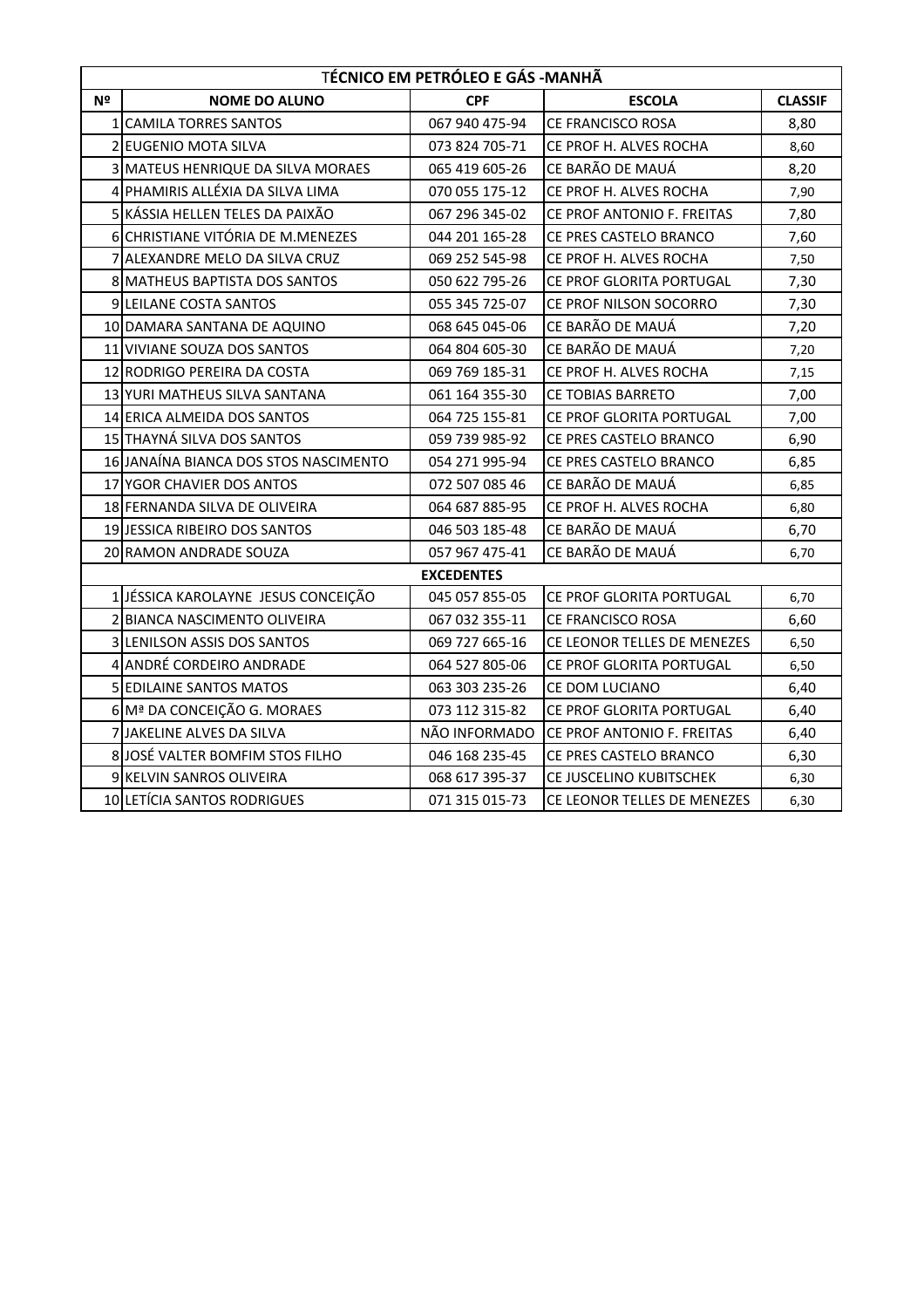|    | TÉCNICO EM ELETROELETRÔNICA - MANHÃ   |                   |                                    |                |  |
|----|---------------------------------------|-------------------|------------------------------------|----------------|--|
| Nº | <b>NOME DO ALUNO</b>                  | <b>CPF</b>        | <b>ESCOLA</b>                      | <b>CLASSIF</b> |  |
|    | 1 DOUGLAS SANTOS COSTA                | 073 101 075-27    | CE PROF HAMILTON ALVES ROCHA       | 9,25           |  |
| 2  | <b>GERALCYR LIMA DOS SANTOS</b>       | 044.140.695-56    | C.E. DOM LUCIANO JOSÉ C. DUARTE    | 7,80           |  |
|    | 3 STALY ALEF BETE FERREIRA            | 057 210 585-10    | EE PROF ANTONIO FONTES FREITAS     | 7,30           |  |
|    | 4 EVERSON MYKAEL BEZERRA BERTO        | 067 293 265-22    | EE PROF ANTONIO FONTES FREITAS     | 7,25           |  |
|    | 5 HELDER LUCAS ANDRADE CORTES         | 042 035 945-10    | EE PROF ANTONIO FONTES FREITAS     | 7,20           |  |
|    | 6 FRANCIELLY FERREIRA B. DOS SANTOS   | 060.320.555-07    | <b>C.E. TOBIAS BARRETO</b>         | 7,20           |  |
| 7  | <b>MARCOS GABRIEL SOUTO SANTOS</b>    | 064.319.725-70    | C.E. PROF. ANTÔNIO F. FREITAS      | 7,15           |  |
|    | 8 SAMILA SANTANA SANTOS               | 073.532.915-08    | C.E. BARÃO DE MAUÁ                 | 7,00           |  |
|    | 9 JOSÉ WILKER DOS SANTOS              | 060.115.165-80    | <b>C.E. TOBIAS BARRETO</b>         | 6,90           |  |
|    | 10 LUCAS GABRIEL PEREIRA DE LIMA      | 068.826.285-64    | <b>C.E.LEONOR TELES DE MENEZES</b> | 6,90           |  |
|    | 11 LEONARDO SOUZA SILVA               | 059 212 095-38    | CE PRES CASTELO BRANCO             | 6,70           |  |
|    | 12 MAX DAVID REIS OLIVEIRA            | 070.599.635-29    | C.E. JUSCELINO KUBITSCHEK          | 6,70           |  |
|    | 13 ERICK ALLAN SANTOS FERREIRA        | 067 818 075-64    | EE PROF ANTONIO FONTES FREITAS     | 6,55           |  |
|    | 14 ERNANDES MACHADO OLIVEIRA          | 057.254.565-79    | C.E. FRANCISCO ROSA SANTOS         | 6,50           |  |
|    | 15 MARCEL FELIPE SILVA ANCHIETA       | 030.157.905-95    | C.E.BARÃO DE MAUÁ                  | 6,50           |  |
|    | 16 NAYANE CINTIA SOUZA SANTOS         | 059.665.225-97    | C.E. DOM LUCIANO JOSÉ C. DUARTE    | 6,50           |  |
|    | 17 FABIANO DE OLIVEIRA N. SANTOS      | 035.298.875-44    | <b>C.E.LEONOR TELES DE MENEZES</b> | 6,40           |  |
|    | 18 ISLANE BRENDA DOS SANTOS ANDRADE   | 072.472.025-13    | <b>C.E.LEONOR TELES DE MENEZES</b> | 6,30           |  |
|    | 19 JOSÉ ONIAS DA MOTA JUNIOR          | 067 861 315-06    | CE PROF HAMILTON ALVES ROCHA       | 6,15           |  |
|    | 20 ARNALDO REIS CÂNDIDO               | 063.681.055-00    | C.E. BARÃO DE MAUÁ                 | 6,15           |  |
|    |                                       | <b>EXCEDENTES</b> |                                    |                |  |
|    | 1 BRUNO LIMA DE ARAUJO                | 067 992 425-65    | EE PROF ANTONIO FONTES FREITAS     | 6,10           |  |
| 2  | <b>VICTOR VINICIUS BARRETO SANTOS</b> | 060.040.865-50    | <b>C.E. TOBIAS BARRETO</b>         | 6,05           |  |
|    | 3 VICTOR HUGO C. S. SANTOS            | 062.991.225-44    | <b>C.E. TOBIAS BARRETO</b>         | 6,05           |  |
|    | 4 MATEUS ANDRADE DE LIMA              | 069 028 735-69    | CE GOV DJENAL QUEIROZ              | 6,00           |  |
|    | 5 TIAGO PEREIRA SANTOS                | 055.261.255-30    | <b>C.E.LEONOR TELES DE MENEZES</b> | 6,00           |  |
|    | 6 JORGE FILIPE ALVES DOS SANTOS       | 062 101 525-38    | CE PROF HAMILTON ALVES ROCHA       | 5,90           |  |
|    | 7 HUGO FRANKLIN SANTOS SILVA          | 064 843 805-89    | EE PROF ANTONIO FONTES FREITAS     | 5,75           |  |
|    | 8 MATHEUS PODEROSO DANTAS             | 060.322.675-20    | C.E. BARÃO DE MAUÁ                 | 5,60           |  |
|    | 9 URIEL DE OLIVEIRA MATOS             | 062.833.945-31    | C.E.BARÃO DE MAUÁ                  | 5,60           |  |
|    | 10 CLEOLAINE LIMA SILVA               | 057 762 655-84    | CE GOV DJENAL QUEIROZ              | 5,50           |  |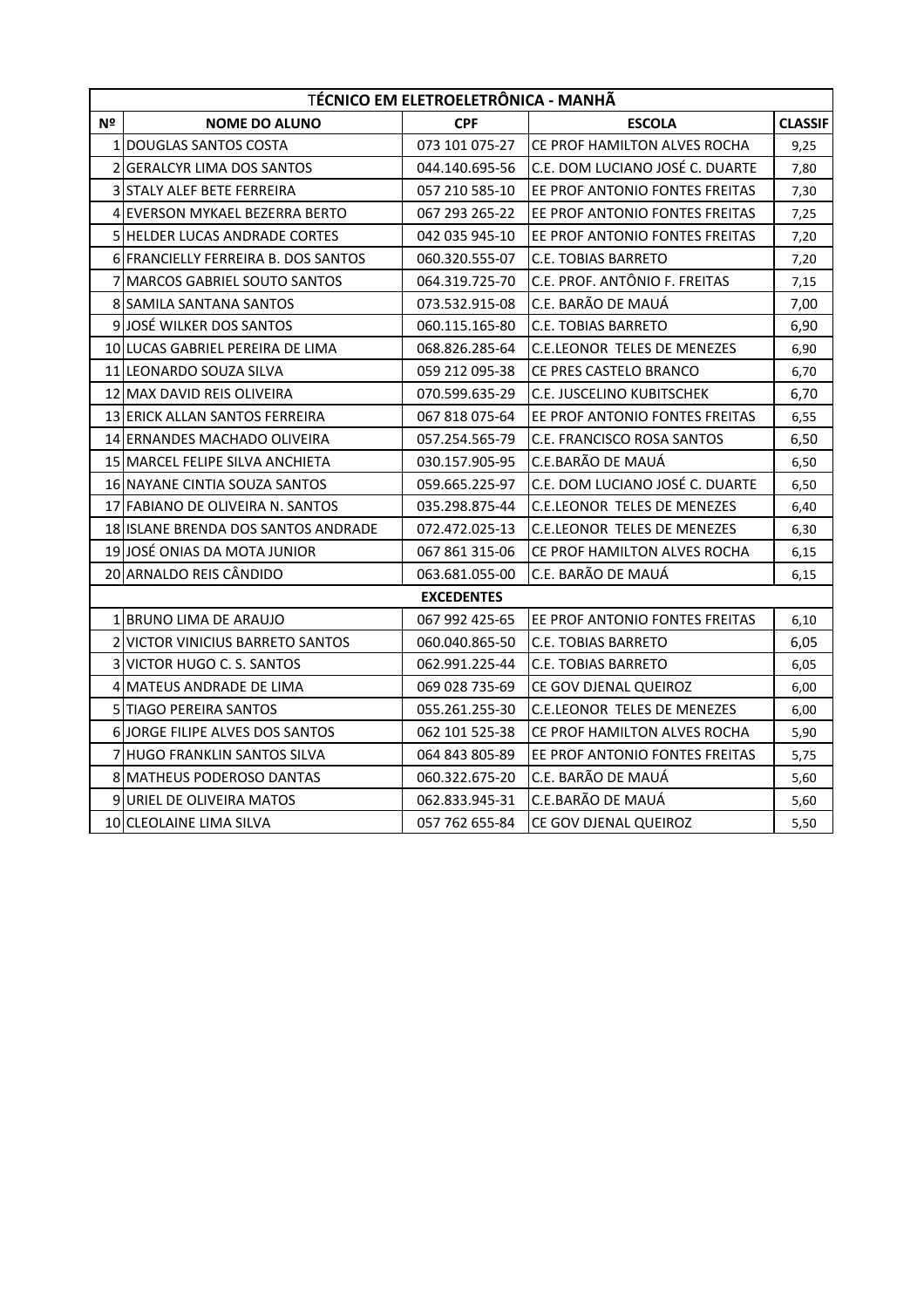|                | TÉCNICO EM AUTOMAÇÃO - MANHÃ                                                       |                |                       |                |  |  |
|----------------|------------------------------------------------------------------------------------|----------------|-----------------------|----------------|--|--|
| Nº             | <b>NOME DO ALUNO</b>                                                               | <b>CPF</b>     | <b>ESCOLA</b>         | <b>CLASSIF</b> |  |  |
| 1 <sup>1</sup> | <b>MONIQUE PAULA SILVA SANTOS</b>                                                  | 045.509.675-95 | C.F. BARÃO DE MAUÁ    | 7,10           |  |  |
|                | 2 HYGOR DE ARAUJO CARDOSO                                                          | 018 697 465-54 | CE FRANSCICO ROSA     | 6,80           |  |  |
|                | 3JJOSÉ LEANDRO DE OLIVEIRA                                                         | 059 814 305-08 | CE BARÃO DE MAUÁ      | 6,60           |  |  |
|                | 4 JAMES PALMEIRA DO NASCIMENTO BARBOSA                                             | 059 649 775-02 | CE GOV DJENAL QUEIROZ | 6,20           |  |  |
|                | <b>5 RENISON FELIPE OLIVEIRA NASCIMENTO</b>                                        | 030.469.895-47 | C.E. BARÃO DE MAUÁ    | 5,80           |  |  |
|                | 6 JOSÉ CRAIG DE CARVALHO JUNIOR                                                    | 064 426 055-66 | CE BARÃO DE MAUÁ      | 5,70           |  |  |
|                | 7 JHONATA DE ALBUQUERQUE SANTOS                                                    | 061 079 495-77 | CE BARÃO DE MAUÁ      | 5,20           |  |  |
| 8              |                                                                                    |                |                       |                |  |  |
| 9              |                                                                                    |                |                       |                |  |  |
| 10             |                                                                                    |                |                       |                |  |  |
| 11             |                                                                                    |                |                       |                |  |  |
| 12             |                                                                                    |                |                       |                |  |  |
| 13             |                                                                                    |                |                       |                |  |  |
| 14             |                                                                                    |                |                       |                |  |  |
| 15             |                                                                                    |                |                       |                |  |  |
| 16             |                                                                                    |                |                       |                |  |  |
| 17             |                                                                                    |                |                       |                |  |  |
| 18             |                                                                                    |                |                       |                |  |  |
| 19             |                                                                                    |                |                       |                |  |  |
| 20             |                                                                                    |                |                       |                |  |  |
|                | Ainda tem vagas. O aluno poderá procurar a SEED/DED/Sala 54 para fazer a incrição. |                |                       |                |  |  |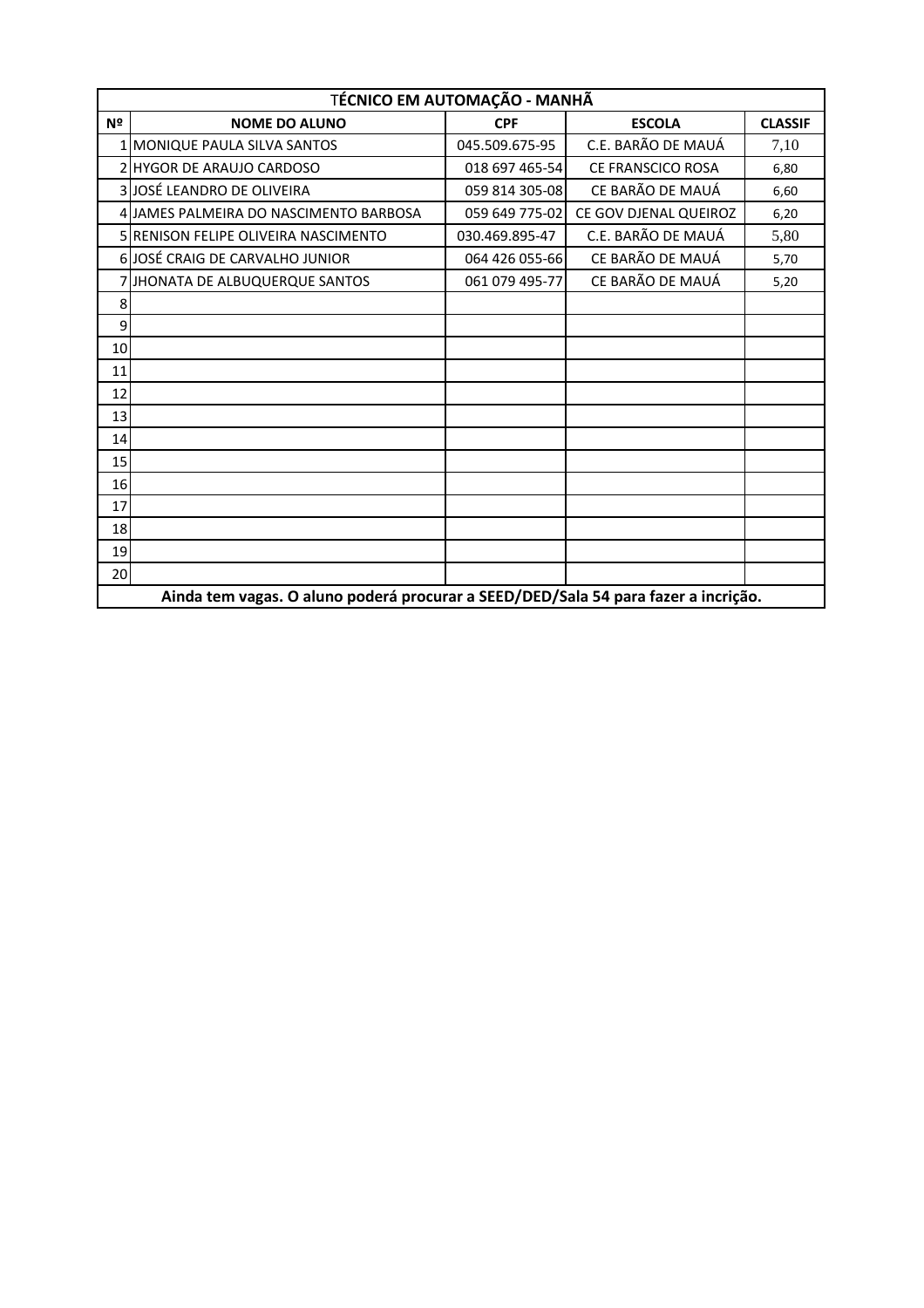|    | <b>TÉCNICO EM AUTOMAÇÃO - TARDE</b>  |                  |                          |                |  |  |
|----|--------------------------------------|------------------|--------------------------|----------------|--|--|
| Nº | <b>NOME DO ALUNO</b>                 | <b>CPF</b>       | <b>ESCOLA</b>            | <b>CLASSIF</b> |  |  |
|    | 1 IJARA SANTOS SILVA                 | 070 986 795-69   | CE PRES CASTELO BRANCO   | 9,00           |  |  |
|    | 2 YASMIM SANTOS DE OLIVEIRA          | 064 738 185-05   | CE PRES CASTELO BRANCO   | 7,87           |  |  |
|    | <b>3 METUSALA MOURA SANTOS</b>       | 070.096.805-90   | C.E. BARÃO DE MAUÁ       | 7,40           |  |  |
|    | 4 NAYRÃ GUTEMBERG GOMES DA SILVA     | 060.521.555-31   | C.E. BARÃO DE MAUÁ       | 7,00           |  |  |
|    | 5 JOSÉ RAFAEL SANTOS                 | 058 475 885-50   | CE BARÃO DE MAUÁ         | 6,90           |  |  |
|    | 6 HYGOR DE ARAUJO CARDOSO            | 018 697 465-54   | <b>CE FRANCISCO ROSA</b> | 6,80           |  |  |
|    | <b>7 YASNAIA DE OLIVEIRA SANTANA</b> | 069 118 055-54   | CE PRES CASTELO BRANCO   | 6,75           |  |  |
|    | 8 GILSON DOS SANTOS JUNIOR           | 063 070 915-75   | CE PRES EMÍLIO G. MÉDICI | 6,50           |  |  |
|    | 9 LEVY MATEUS PEREIRA CRUZ           | 049 787 785-65   | CE BARÃO DE MAUÁ         | 6,50           |  |  |
|    | 10 ANDRÉ LUCAS OLIVEIRA SANTOS       | 060 957 545-77   | CE PRES CASTELO BRANCO   | 6,15           |  |  |
|    | 11 RAFAEL COSTA BATISTA              | 837 916 555-15   | CE GOV DJENAL QUEROZ     | 6,00           |  |  |
|    | 12 CLEONES MENEZES GOUVEIA           | 060 550 185-86   | CE BARÃO DE MAUÁ         | 5,60           |  |  |
|    | 13 LAYNA MICAELLE SILVA DOS SANTOS   | 067 836 235-13   | CE PRES CASTELO BRANCO   | 5,60           |  |  |
|    | 14 SÁVIO MATHEUS GARCIA VITORINO     | 071 273 395-70   | CE BARÃO DE MAUÁ         | 5,60           |  |  |
|    | 15 JOÃO VINÍCIUS FONTES SILVA        | 067 886 165-07   | CE BARÃO DE MAUÁ         | 5,50           |  |  |
|    | 16 ELYS JANIELLE CONCEIÇÃO SANTOS    | NÃO INFORMADO    | CE PRES CASTELO BRANCO   | 5,45           |  |  |
|    | 17 ARIEL PEREIRA MONTE OLIVEIRA      | 058 356 375-94   | CE PRES. MÉDICE          | 5,30           |  |  |
|    | 18 DAYANE DOS SANTOS SILVA           | 064 770 165-08   | CE PRES CASTELO BRANCO   | 5,30           |  |  |
|    | 19 ODETE CAROLAINE SANTOS SILVA      | 072 486 515-24   | CE GOV DJENAL QUEROZ     | 5,30           |  |  |
|    | 20 JULIANA MILENA SILVA SANTOS       | 065 862 005-39   | CE PRES CASTELO BRANCO   | 5,25           |  |  |
|    |                                      | <b>EXCEDENTE</b> |                          |                |  |  |
|    | 1 EMILLY CRISTINA SANTOS SALES       | 048 810 135-21   | CE PRES CASTELO BRANCO   | 5,15           |  |  |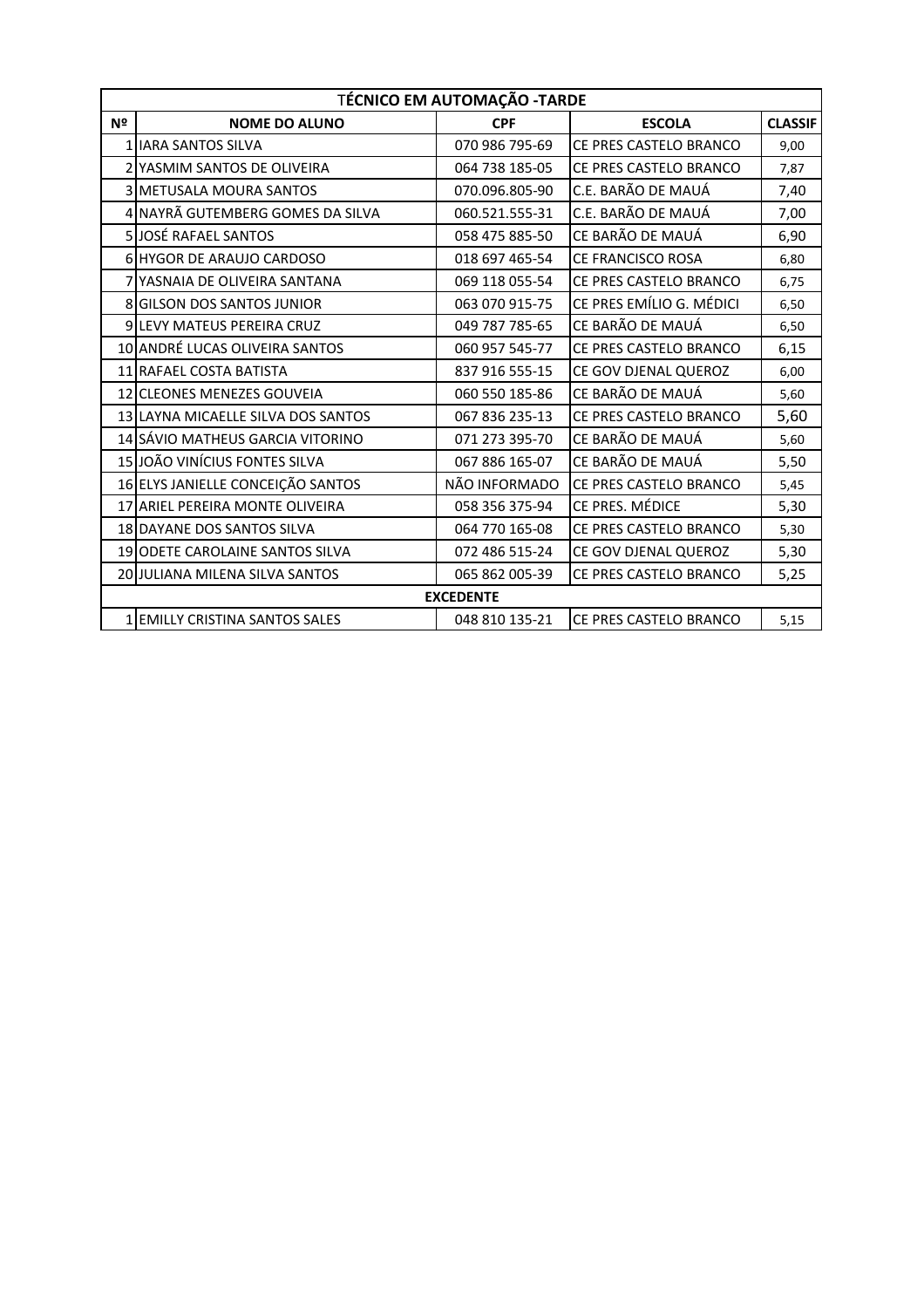|                | <b>TÉCNICO EM MECÂNICA -TARDE</b>    |                   |                              |                |  |
|----------------|--------------------------------------|-------------------|------------------------------|----------------|--|
| Nº             | <b>NOME DO ALUNO</b>                 | <b>CPF</b>        | <b>ESCOLA</b>                | <b>CLASSIF</b> |  |
|                | 1 ISAÍAS REGES BATISTA               | 053 349 145-28    | CE BARÃO DE MAUÁ             | 8,10           |  |
|                | 2 TAINÁ CONCEIÇÃO SANTOS             | 068 941 685-71    | CE PROF NILSON SOCORRO       | 7,90           |  |
| 3              | <b>GABRIEL MOTA DOS SANTOS</b>       | 062 596 445-40    | CE BARÃO DE MAUÁ             | 7,70           |  |
|                | 4 LUCAS DA ROCHA LIMA                | 069 923 735-10    | CE PRES EMÍLIO G. MÉDICI     | 7,50           |  |
|                | 5 MATHEUS DOS SANTOS SOUZA           | 061 745 775-11    | CE PROF HAMILTON ALVES ROCHA | 7,20           |  |
|                | 6 LUCAS ANTONIO SANTOS ALCÂNTARA     | 073 014 285-02    | CE PROF HAMILTON ALVES ROCHA | 7,05           |  |
|                | 7 ARLISSON CARDOSO NOGUEIRA          | 061 475 175-62    | CE PROF HAMILTON ALVES ROCHA | 6,95           |  |
|                | 8 BRUNO RICARDO S. DE OLIVEIRA       | 060 043 115-02    | CE PRES CASTELO BRANCO       | 6,85           |  |
|                | 9 ITALO AZEVEDO DOS SANTOS           | 067 697 835 50    | CE FRANCISCO ROSA            | 6,80           |  |
|                | 10 FELIPE MOURA DE JESUS             | 070 611 565-11    | CE PROF HAMILTON ALVES ROCHA | 6,50           |  |
|                | 11 MATHEUS SANTOS OLIVEIRA           | 071 925 155-90    | CE FRANCISCO ROSA            | 6,50           |  |
|                | 12 KLEISON DA SILVA MARTINS          | 068 780 645-38    | CE PRES CASTELO BRANCO       | 6,45           |  |
|                | 13 JAMISSON SILVA DOS ANJOS          | 050 257 955-24    | <b>CE FRANCISCO ROSA</b>     | 6,40           |  |
|                | 14 JAILSON SANTOS BOA VENTURA JR     | 069925 825-18     | CE PRES CASTELO BRANCO       | 6,35           |  |
|                | 15 LEONARDO NASCIMENTO B. DOS SANTOS | 060 637 435-32    | CE PROF GLORITA PORTUGAL     | 6,30           |  |
|                | 16 LUAN MATHEUS ASSIS DOS SANTOS     | 064 000 755-42    | CE PROF GLORITA PORTUGAL     | 6,25           |  |
|                | 17 LUAN TORRES SILVA                 | 058 132 305-05    | CE BARÃO DE MAUÁ             | 6,20           |  |
|                | 18 THALES LUAN PAJEÚ DE JESUS        | 073 705 295-74    | CE GOV DJENAL QUEIROZ        | 6,20           |  |
|                | 19 LUDIMILA SANTOS DA CRUZ           | 060 029 235-88    | CE PROF NILSON SOCORRO       | 6,10           |  |
|                | 20 ALLAN SANTOS VIEIRA               | 064 015 715-78    | CE GOV DJENAL QUEIROZ        | 6,00           |  |
|                | 21 WILLIAM DE SOUZA PEREIRA          | 068 989 147-88    | CE PROF HAMILTON ALVES ROCHA | 6,00           |  |
|                | 22 BRENO SILVA MACIEL                | 069 061 745-33    | CE GOV DJENAL QUEIROZ        | 5,90           |  |
|                | 23 MARCOS VINICIUS S. ROSA           | 062 727 095-53    | CE PROF GLORITA PORTUGAL     | 5,90           |  |
|                | 24 VALESKA LIMA FELIX                | 073 766 245-03    | CE GOV DJENAL QUEIROZ        | 5,90           |  |
|                |                                      | <b>EXCEDENTES</b> |                              |                |  |
| $\mathbf{1}$   | KETILIN SANTOS ALVES                 | 063 871 415-08    | CE PRES CASTELO BRANCO       | 5,85           |  |
| $\overline{2}$ | CÉSAR JOSÉ OLIVEIRA FILHO            | 062 134 925-88    | CE PROF GLORITA PORTUGAL     | 5,80           |  |
|                | 3 CHRYSTIAN DOS SANTOS SIQUEIRA      | 072 422 655-92    | CE PROF HAMILTON ALVES ROCHA | 5,75           |  |
|                | 4 IGOR RAPHAEL BRAGA DOS SANTOS      | 065 007 895-04    | CE GOV DJENAL QUEIROZ        | 5,70           |  |
|                | 5 BRENDON DOS SANTOS DANTAS          | NÃO INFORMADO     | CE PRES. CASTELO BRANCO      | 5,50           |  |
|                | 6 ANDRÉ LUIZ DOS SANTOS              | 069 494 145-01    | CE GOV DJENAL QUEIROZ        | 5,30           |  |
|                | 7 PABLO SANTANA SANTOS               | 063 485 575-10    | CE BARÃO DE MAUÁ             | 5,30           |  |
|                | 8 JHONATAS DE OLIVEIRA CAIXO         | 062 768 565-09    | CE BARÃO DE MAUÁ             | 5,10           |  |
|                | 9 HYURRE SANTANA SANTOS              | 068 699 435-32    | CE BARÃO DE MAUÁ             | 5,00           |  |
|                | 10 RENIVALDO DA SILVA S. JUNIOR      | 068 751 325-16    | CE BARÃO DE MAUÁ             | 4,10           |  |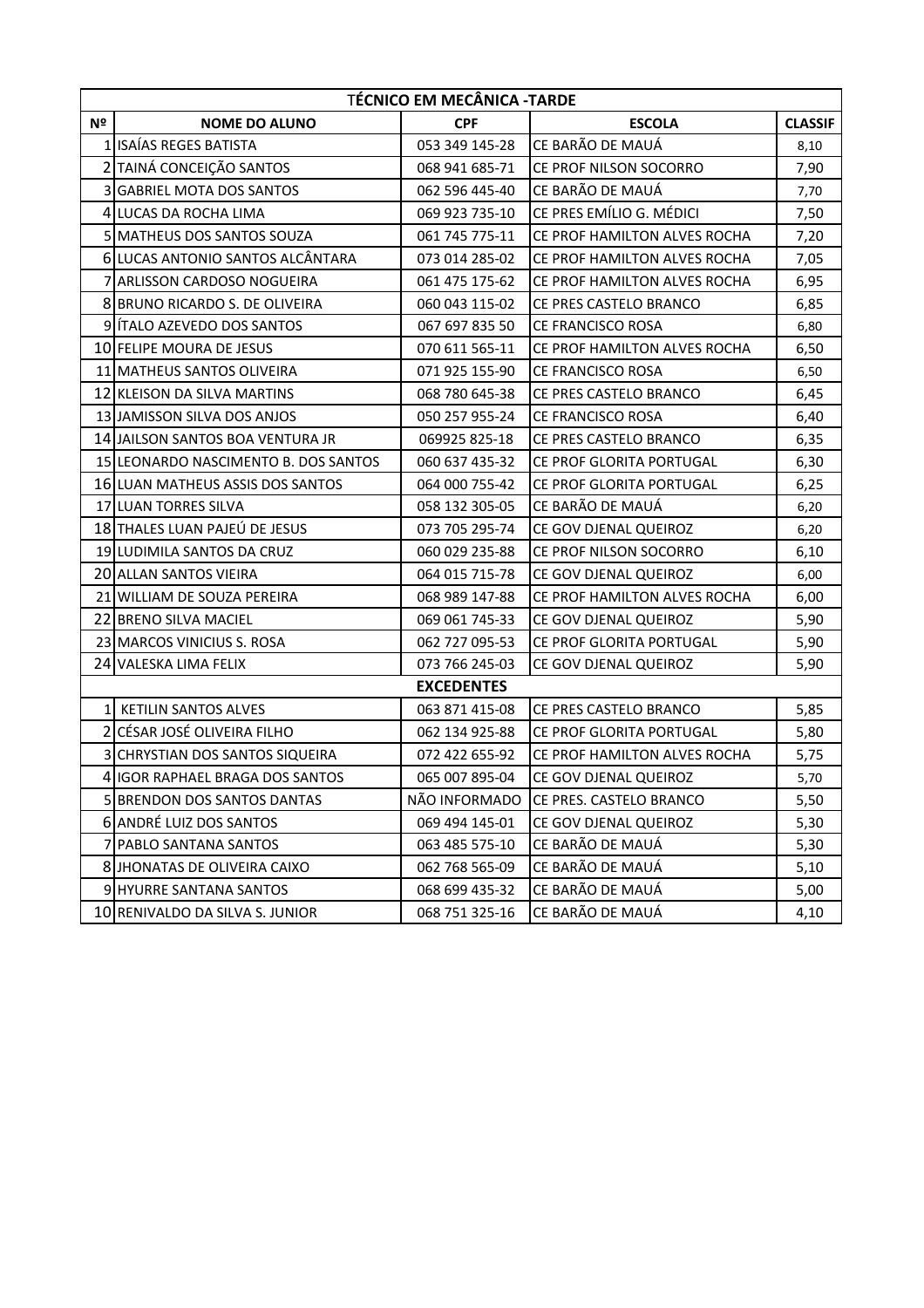|                  | TÉCNICO EM MECÂNICA - MANHÃ        |                   |                                  |                |  |
|------------------|------------------------------------|-------------------|----------------------------------|----------------|--|
| Nº               | <b>NOME DO ALUNO</b>               | <b>CPF</b>        | <b>ESCOLA</b>                    | <b>CLASSIF</b> |  |
| $\mathbf{1}$     | <b>DAVI OLIVEIRA GOIS</b>          | 069 955 405-57    | EE PROF ANTONIO FONTES FREITAS   | 8,50           |  |
| $\overline{2}$   | <b>CLEITON VINICIUS SANTOS</b>     | 072.490.645-25    | CE JUSCELINO KUBITSCHEK - DRE 08 | 8,10           |  |
| 3                | <b>DENISSON BATISTA LEITE</b>      | 045.354.175-55    | CE JUSCELINO KUBITSCHEK - DRE 08 | 7,85           |  |
| 4                | HEMERSON ÍTALO DOS S. FRANKLIN     | 064 094 555-42    | EE PROF ANTONIO FONTES FREITAS   | 7,50           |  |
| 5                | VANILSON MATOS DOS SANTOS          | 063.876.885-31    | CE BARÃO DE MAUÁ                 | 7,50           |  |
| 6                | ROMISSON DA COSTA DE OLIVEIRA      | 068.489.495-58    | CE JUSCELINO KUBITSCHEK - DRE 08 | 7,20           |  |
| $\overline{7}$   | JESSÉ MONTEIRO MARTINS             | 061.644.155.00    | CE TOBIAS BARRETO                | 7,12           |  |
| 8                | <b>IGOR FERREIRA SALGADO</b>       | 069 803 355-88    | EE PROF GLORITA PORTUGAL         | 7,10           |  |
| 9                | FERNANDO NEVES DE JESUS            | 069.399.545-61    | CE BARÃO DE MAUÁ                 | 7,10           |  |
| 10               | <b>IVERLAN DOS SANTOS LIMA</b>     | 057.716.635-22    | CE JUSCELINO KUBITSCHEK - DRE 08 | 7,05           |  |
| 11               | DIEGO SANTOS DE MATOS              | 062 605 035-98    | CE PRES CASTELO BRANCO           | 7,00           |  |
| 12               | DIEGO SOUZA DE AQUINO              | 068.238.675-03    | CE JUSCELINO KUBITSCHEK - DRE 08 | 7,00           |  |
| 13               | KETHLYN Mª DOS SANTOS SILVA        | 071 861 325-29    | CE PRES CASTELO BRANCO           | 7,00           |  |
| 14               | <b>LUAN SANTOS PEREIRA</b>         | 060 252 615-98    | EE PROF ANTONIO FONTES FREITAS   | 7,00           |  |
| 15               | DOUGLAS MENEZES DOS SANTOS         | 061.142.715-05    | CE JUSCELINO KUBITSCHEK - DRE 08 | 6,90           |  |
| 16               | <b>EMANUEL SILVA SANTOS</b>        | 067.634.275-22    | CE BARÃO DE MAUÁ                 | 6,90           |  |
| 17               | ADSON MONTEIRO DA SILVA            | 057.734.265-79    | CE JUSCELINO KUBITSCHEK - DRE 08 | 6,75           |  |
| 18               | LEVI SANTANA DO NASCIMENTO         | 061 920 625-01    | EE PROF ANTONIO FONTES FREITAS   | 6,70           |  |
| 19               | MARLLON LOPES DOS SANTOS           | 062 079 785-10    | CE PRES CASTELO BRANCO           | 6,70           |  |
| 20               | YAN SANTOS ANDRADE                 | 064.635.825-14    | CE DJENAL TAVARES DE QUEIROZ     | 6,70           |  |
| 21               | ILDO ISLLEY CRUZ SANTANA           | 069.311.295-62    | CE TOBIAS BARRETO                | 6,65           |  |
| 22               | ELIOMAR RIBEIRO BARRETO            | 072.873.285-85    | CE JUSCELINO KUBITSCHEK - DRE 08 | 6,60           |  |
| 23               | JOÃO VITOR FARIAS DOS SANTOS       | 071.168.865-67    | CAIC JORNALISTA JOEL SILVEIRA    | 6,60           |  |
| 24               | JOSÉ PHILIPE ROQUE SILVA           | 082 924 204-01    | CE PRES CASTELO BRANCO           | 6,40           |  |
|                  |                                    | <b>EXCEDENTES</b> |                                  |                |  |
| $\mathbf{1}$     | VINICIUS DE OLIVEIRA CARVALHO      | 065 895 755-41    | CE PROF ANTONIO FONTES FREITAS   | 6,35           |  |
| $\overline{2}$   | CARLOS HENRIQUE DE JESUS SANTOS    | 050 668 445-89    | EE PROF GLORITA PORTUGAL         | 6,20           |  |
| 3                | MIKAEL DA SILVA MARINHO            | 063 838 795-70    | EE PROF GLORITA PORTUGAL         | 6,20           |  |
| $\overline{4}$   | <b>CARLOS GUSTAVO SANTOS ALVES</b> | 860.771.935-18    | CE JUSCELINO KUBITSCHEK - DRE 08 | 6,15           |  |
| 5                | <b>CHARLES DA SILVA SANTOS</b>     | 068.605.075-43    | CE JUSCELINO KUBITSCHEK - DRE 08 | 6,10           |  |
| $\boldsymbol{6}$ | <b>BRUNO DOS SANTOS</b>            | 068.834.975-79    | CE DJENAL TAVARES DE QUEIROZ     | 6,00           |  |
| $\overline{7}$   | <b>GLEYDSON M P S DE MENEZES</b>   | 119 803 337-18    | CE PRES CASTELO BRANCO           | 6,00           |  |
| 8                | TICYANE DANILE A. DE ARAUJO SILVA  | 056 297 635-39    | EE PROF ANTONIO FONTES FREITAS   | 6,00           |  |
| 9                | JUDSON RICARDO SOUZA LIMA          | 069.997.185-39    | CE JUSCELINO KUBITSCHEK - DRE 08 | 5,95           |  |
| 10               | <b>GILTON DOS SANTOS CRUZ</b>      | 063 783 765-73    | CE PRES CASTELO BRANCO           | 5,90           |  |
| 11               | JOSE ROBERTO P. DE ALMEIDA         | 075.698.965-56    | CAIC JORNALISTA JOEL SILVEIRA    | 5,90           |  |
| 12               | <b>MIQUEIAS DOS SANTOS</b>         | 066.758.545-18    | CE FRANCISCO ROSA                | 5,90           |  |
| 13               | MURILO SANTOS DE SOUZA             | 048.220.385-48    | <b>CE TOBIAS BARRETO</b>         | 5,90           |  |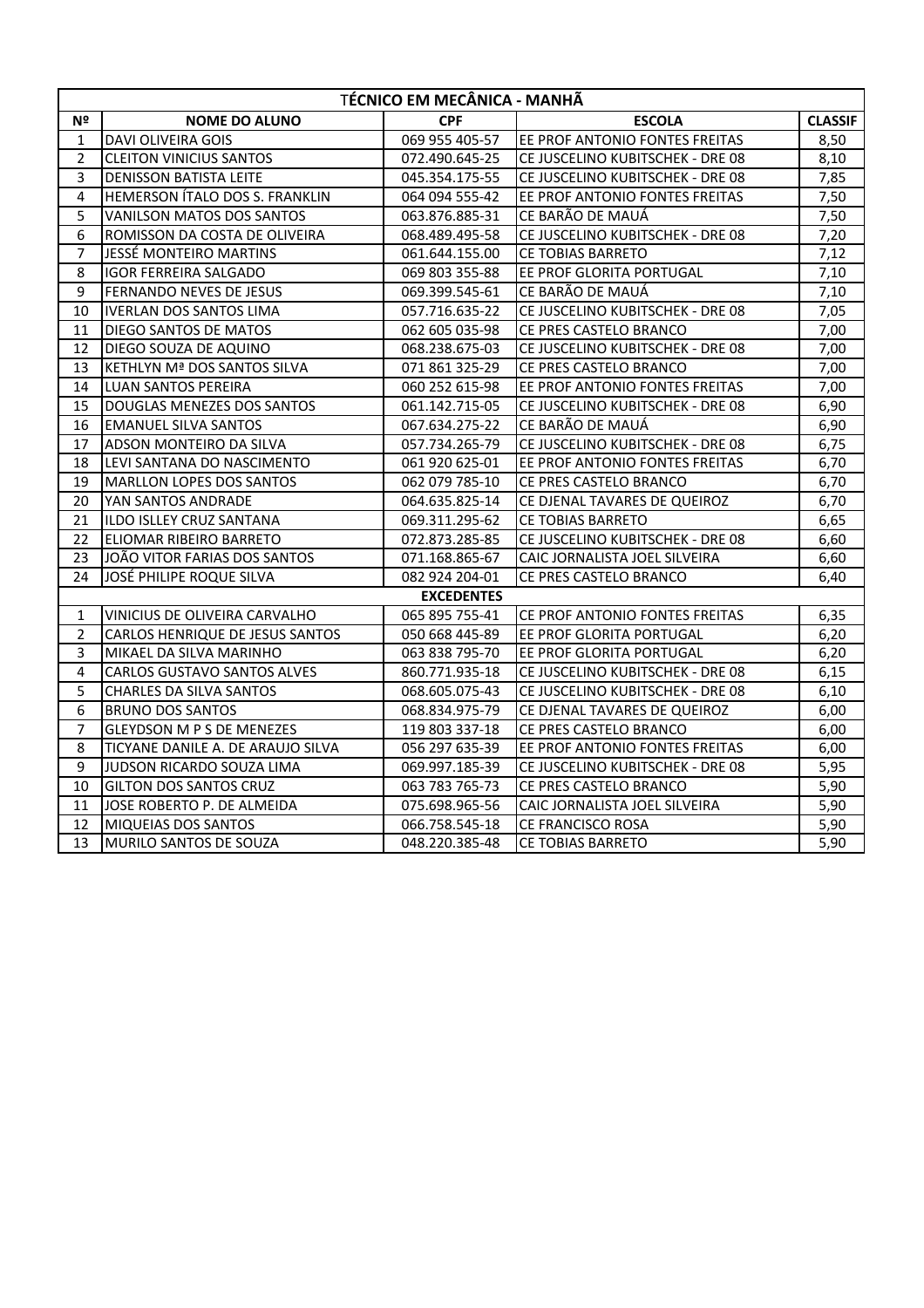|                | TÉCNICO EM LOGÍSTICA - MANHÃ       |                   |                                |                |  |
|----------------|------------------------------------|-------------------|--------------------------------|----------------|--|
| Nº             | <b>NOME DO ALUNO</b>               | <b>CPF</b>        | <b>ESCOLA</b>                  | <b>CLASSIF</b> |  |
|                | 1 PRISCILA FRANÇA SANTOS           | 073.072.865-05    | CE P. HAMILTON ALVES ROCHA     | 9,05           |  |
|                | 2 ALESSANDRO M. CAMPOS             | 068.638.115-70    | CE BARÃO DE MAUÁ               | 7,80           |  |
| $\overline{3}$ | YASMIM COSTA DOS SANTOS            | 071.594.455-03    | CE P. HAMILTON ALVES ROCHA     | 7,65           |  |
|                | 4 SIDINARA DOS SANTOS QUERINO      | 068.743.825-00    | <b>CE TOBIAS BARRETO</b>       | 7,60           |  |
|                | 5 JOYCE CRISTINA SANTSO            | 067.836.695-05    | CE DJENAL TAVARES DE QUEIROZ   | 7,40           |  |
|                | 6 ANNA ALICE CARDOSO SANTOS        | 065.201.055-54    | CE DJENAL TAVARES DE QUEIROZ   | 7,20           |  |
|                | 7 EVELY SILVA BISPO                | 071.273.805-38    | CE P. HAMILTON ALVES ROCHA     | 7,05           |  |
|                | 8 LORENA RODRIGUES STOS FRANÇA     | 071 327 095-00    | CE PROF ANTONIO FONTES FREITAS | 7,05           |  |
|                | 9 PAULA HORTÊNCIA DOS S. LEAL      | 068.920.705-07    | CE BARÃO DE MAUÁ               | 7,05           |  |
|                | 10 PAULO ROBERTO C. DA SILVA       | 073.875.135-97    | CE BARÃO DE MAUÁ               | 7,00           |  |
|                | 11 TAINA DOS SANTOS BARROS         | 071.317.005-09    | <b>CE TOBIAS BARRETO</b>       | 7,00           |  |
|                | 12 JAÍNE MARQUES ANDRADE SANTOS    | 060.850.995-76    | CE BARÃO DE MAUÁ               | 6,90           |  |
|                | 13 SARAH FERNANDES G. S. SANTOS    | 062.768.605-22    | CE BARÃO DE MAUÁ               | 6,80           |  |
|                | 14 THATIANE GOMES DOS SANTOS       | 069 257 645-29    | CE PRES CASTELO BRANCO         | 6,80           |  |
|                | 15 JOSIMEIRE DE JESUS SANTOS       | 074.275.585-10    | CE TOBIAS BARRETO              | 6,70           |  |
|                | 16 AITANA GOMES FEITOSA            | 068.718.155-03    | CE BARÃO DE MAUÁ               | 6,60           |  |
|                | 17 MANUEL BOMFIM DOS SANTOS CRUZ   | 074.295.955-57    | CE BARÃO DE MAUÁ               | 6,50           |  |
|                | 18 RAPHAEL DA SILVA SANTOS         | 070.845.935-86    | <b>CE TOBIAS BARRETO</b>       | 6,50           |  |
|                | 19 BEATRIZ DA CONCEIÇÃO SANTOS     | 059 739 335-47    | CE PROF ANTONIO FONTES FREITAS | 6,40           |  |
|                | 20 ELIETE NAYRA VIEIRA SANTOS      | 053.311.875-10    | <b>CE TOBIAS BARRETO</b>       | 6,35           |  |
|                | 21 ANA CAROLINA STOS DE OLIVEIRA   | 063 264 495-88    | CE PROF ANTONIO FONTES FREITAS | 6,30           |  |
| 22 I           | NIVIA FARIAS DE ANDRADE            | 064.401.755-48    | CE BARÃO DE MAUÁ               | 6,30           |  |
|                | 23 ERICA SANTOS COSTA              | 067 723 305-10    | CE PRES CASTELO BRANCO         | 6,20           |  |
|                | 24 ELIANE SILVA CAVALCANTE         | 069 044 695-01    | CE PROF GLORITA PORTUGAL       | 6,00           |  |
|                | 25 JEMINA ANDRADE COSTA            | 061.417.205-09    | CEP HAMILTON ALVES ROCHA       | 5,95           |  |
|                | 26 PHILIPE PROFETA DE JESUS        | 026.563.485-79    | CE BARÃO DE MAUÁ               | 5,90           |  |
|                | 27 RICARDO DOS SANTOS VIEIRA       | 057.713.225-39    | CE BARÃO DE MAUÁ               | 5,90           |  |
|                | 28 RODRIGO DE OLIVEIRA SILVA       | 071 317 845-08    | CE PRES CASTELO BRANCO         | 5,90           |  |
|                | 29 AYLLE ALVES DOS SANTOS          | 064.484.955-09    | <b>CE TOBIAS BARRETO</b>       | 5,80           |  |
|                | 30 INGRID SUANNE S. MARTILIANO     | 063 003 025-12    | CE PRES CASTELO BRANCO         | 5,75           |  |
|                |                                    | <b>EXCEDENTES</b> |                                |                |  |
|                | 1 BEATRIZ ALVES STOS BARRETO       | 066 578 745-61    | CE PROF GLORITA PORTUGAL       | 5,70           |  |
|                | 2 ROSSIMARY G. DE SOUZA            | 060.386.415-56    | CE BARÃO DE MAUÁ               | 5,70           |  |
| 3 <sup>l</sup> | THAYS CAROLINE FEITOSA FONTES      | 062.051.765-48    | CE BARÃO DE MAUÁ               | 5,70           |  |
|                | 4 TAIRINE DOS SANTOS MOURA         | 064.681.205-00    | CE BARÃO DE MAUÁ               | 5,60           |  |
|                | 5 MÔNICA MARIA N. BARBOSA          | 067.078.985-23    | CE P. HAMILTON ALVES ROCHA     | 5,55           |  |
|                | 6 FRANCIELE GOIS DOS SANTOS        | 064 189 495-36    | CAIC JORN JOEL SILVEIRA        | 5,50           |  |
|                | <b>7 KAREN LUANA S. CAVALCANTE</b> | 073.174.425-00    | CE DJENAL TAVARES DE QUEIROZ   | 5,50           |  |
|                | 8 SABRINA SANTOS SILVA             | 074 088 005-57    | CE PRES CASTELO BRANCO         | 5,50           |  |
|                | 9 SUZY GABRIELA C. DA SILVA        | 058.182.185-89    | CE PRES. CASTELO BRANCO        | 5,50           |  |
|                | 10 KAYRON EDUARDO S. GUEDES        | 043.104.555-06    | <b>CE TOBIAS BARRETO</b>       | 5,45           |  |
|                | 11 MICHELE GOMES DOS SANTOS        | 064 857 095-92    | CE PROF ANTONIO FONTES FREITAS | 5,45           |  |